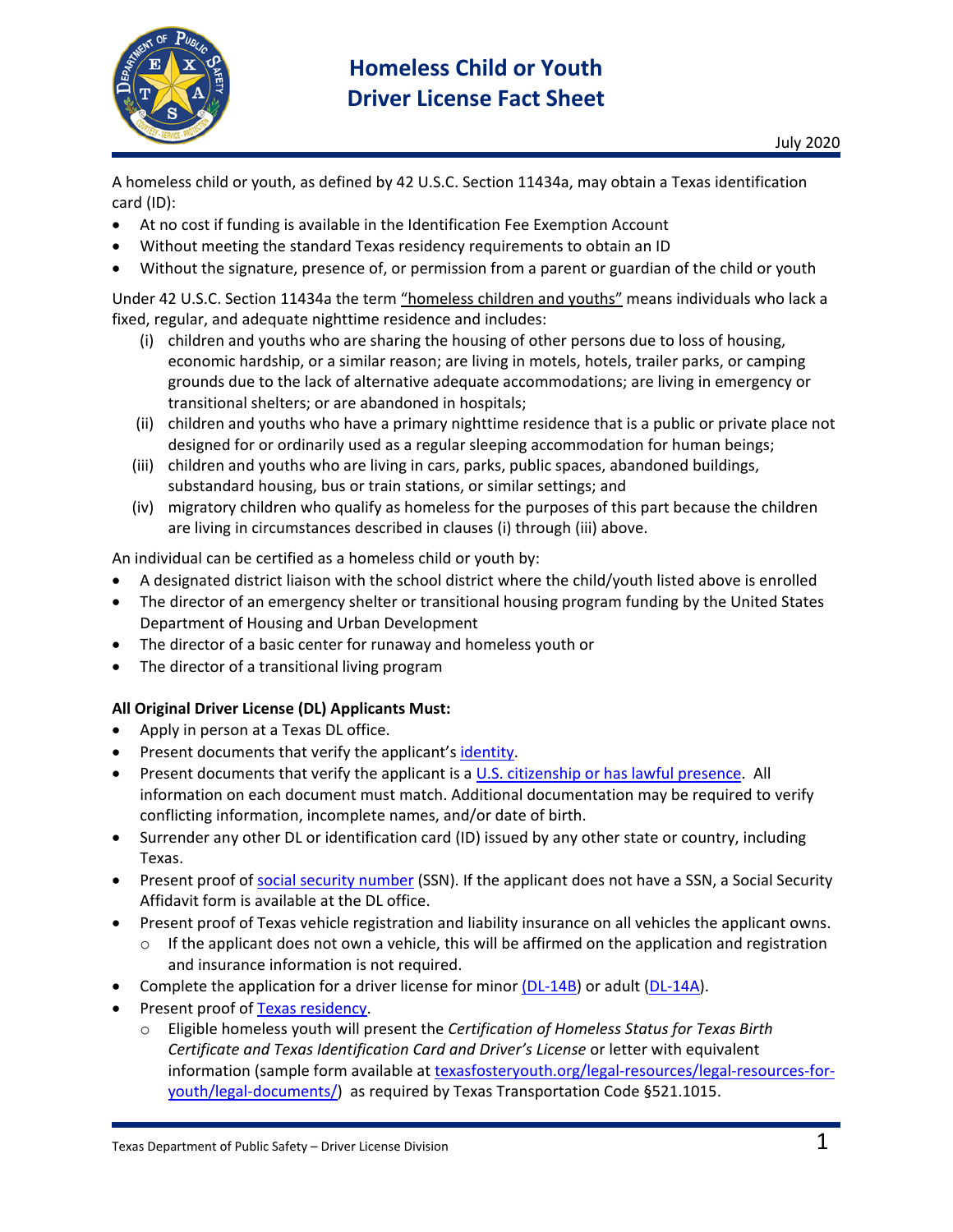- Present proof of the appropriate [Impact Texas Driver \(ITD\) course.](http://www.dps.texas.gov/DriverLicense/ITD.htm)
	- $\circ$  ITD is an online video available through the DPS website. All applicants who are required to complete a skills test must complete the course appropriate for their age no more than 90 days before taking the skills test.
- Consent to be photographed, fingerprinted, and provide a signature at the time of application.
	- $\circ$  See requirements for homeless youth under age 18 for notarization requirements
- Pass the written, driving (skills), and vision examinations.
- Provide a vehicle for the driving exam and present current liability insurance and Texas vehicle registration for the vehicle.
	- $\circ$  The vehicle insurance must not exclude the applicant, so named driver and similar policies that have exclusions and restrictions may not be acceptable.

# **Additionally Homeless Youth Under Age 18 Must:**

- Complete all requirements for an original DL applicant.
- Be between 15 and 18 years of age and have an authorizing adult to sign the application.
	- $\circ$  If the authorizing adult accompanies the youth to the DL office, signatures will be required at that time. If another adult, such as an advocacy organization representative, accompanies the homeless youth, they must ensure the adult's signature is notarized before the youth goes to the DL office.
	- $\circ$  NOTE: The adult who signs the application is the only person eligible to withdraw authorization for the license.
- Present the driver education completion certificate with application. All applicants who are applying for a [learner license](https://www.dps.texas.gov/DriverLicense/teenDriver.htm) or a [provisional](https://www.dps.texas.gov/DriverLicense/teenDriver.htm) DL must also submit their driver education completion certificate.
- Submit a high school diploma, its equivalent (GED), a Verification of Enrollment and Attendance (VOE) [\(DL-104\)](https://www.dps.texas.gov/internetforms/Forms/DL-104.pdf) form, or a letter from the school administrator as a substitute for the VOE form with the application. The letter must contain the same information as the VOE form.

**NOTE**: The VOE form verifies the applicant is enrolled in a public school, home school, private school or GED program. **The VOE form is required for original and renewal applicants under the age of 18.** The VOE form is valid for 30 days after issuance in the spring and fall semesters and for 90 days during the summer. If a VOE cannot be obtained during the summer, DPS will accept a final report card from the most recent semester if it includes the applicant's attendance record and passing status.

## **Driver Education Requirements**

There are three options for youth under the age of 18 to fulfill the driver education requirement – Commercial Schools, Parent Taught Driver Education and Public Schools. Regardless of the method of instruction, requirements include:

- 32 hours of classroom instruction; and
- 44 hours of in-car training consisting of 7 hours of behind the wheel driving, 7 hours of in-car observation and an additional 30 hours of behind the wheel driving – of which 10 hours must be done at night.
	- $\circ$  The additional 30 hours of driving may be monitored by the parent or an adult meeting the requirements listed in [Texas Transportation Code Section 521.222 \(d\)\(2\)](https://statutes.capitol.texas.gov/Docs/TN/htm/TN.521.htm#521.222) if the driver education course is completed at a Commercial School.

**NOTE**: A parent, step-grandparent, stepparent, foster parent, grandparent, or legal guardian or their qualified designee may teach the Parent Taught Driver Education (PTDE) Program. A legal guardian is defined as a guardian who has been legally appointed by a court of competent jurisdiction.

For additional information about driver education visit: <https://www.tdlr.texas.gov/driver/driver.htm>